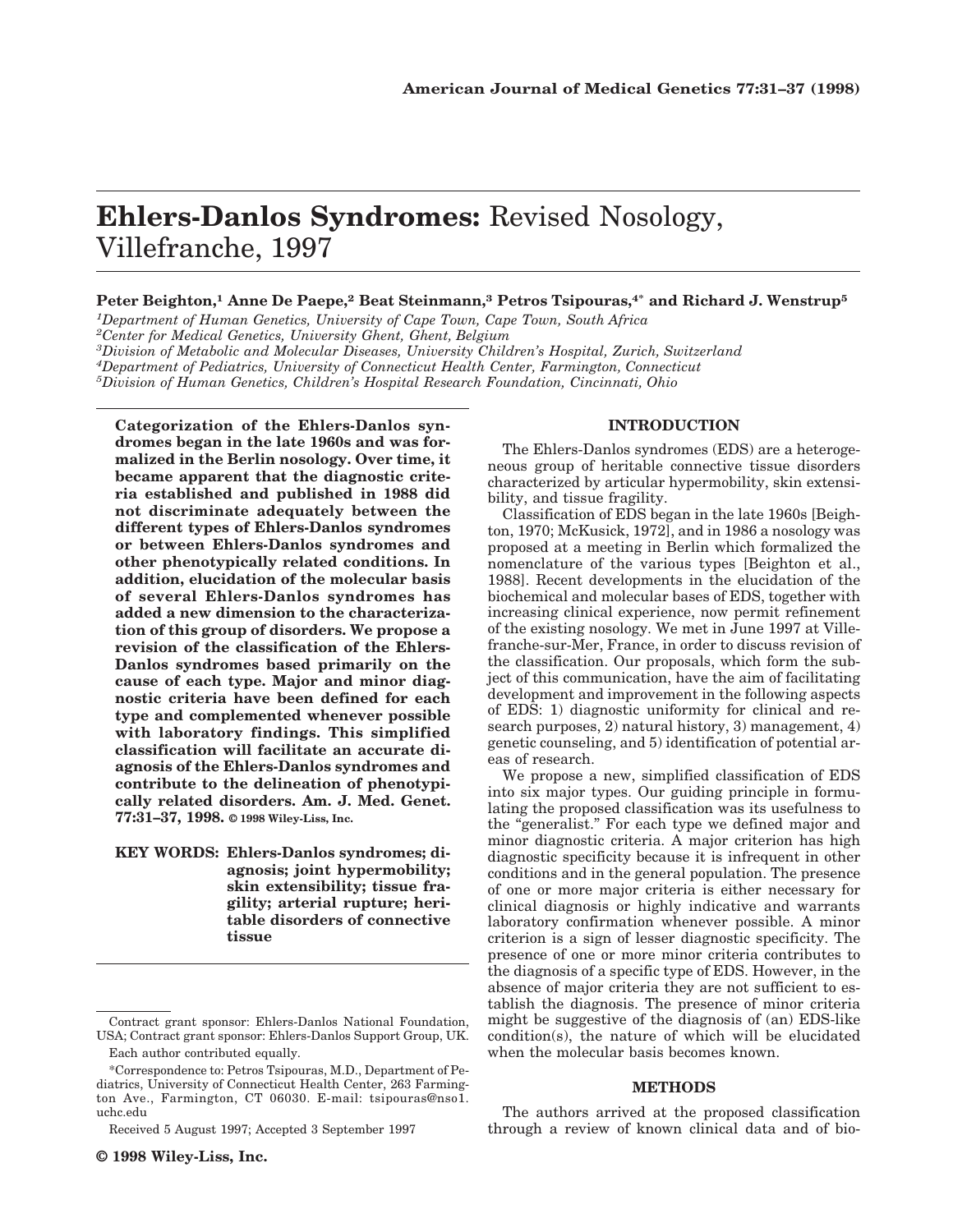chemical and molecular observations obtained since the Berlin nosology meeting. This document was then circulated to other professionals working in the field for review and criticism.

## **REVISED CLASSIFICATION A) General Comments**

1. *Skin hyperextensibility* should be tested at a neutral site, meaning a site not subjected to mechanical forces or scarring, e.g., the volar surface of the forearm. It is measured by pulling up the skin until resistance is felt. In young children it is difficult to assess because of the abundance of subcutaneous fat [Beighton, 1993; Steinmann et al., 1993].

2. *Joint hypermobility* should be assessed using the Beighton scale [Beighton et al., 1983]. Joint hypermobility depends on age, gender, family, and ethnic background. A score of 5/9 or greater defines hypermobility. The total score is obtained by:

- a) passive dorsiflexion of the little fingers beyond 90°; one point for each hand;
- b) passive apposition of the thumbs to the flexor aspect of the forearm; one point for each hand;
- c) hyperextension of the elbows beyond 10°; one point for each elbow;
- d) hyperextension of the knees beyond 10°; one point for each knee; and
- e) forward flexion of the trunk with knees fully extended so that the palms of the hand rest flat on the floor; one point.

3. *Easy bruising* manifests as spontaneous ecchymoses, frequently recurring in the same areas, and causing characteristic brownish discoloration. Easy bruising may be the presenting symptom in early childhood. Child abuse should be considered in the differential diagnosis. There is a tendency toward prolonged bleeding in spite of normal coagulation status [Beighton, 1993; Steinmann et al., 1993].

4. *Tissue fragility* manifests as easy bruising and the presence of dystrophic scars. Scars are found mostly on pressure points (e.g., knee, elbow, forehead, or chin) and have a thin, atrophic papyraceous appearance. Frequently the scars become wide and discolored; wound healing is impaired [Beighton, 1993; Steinmann et al., 1993].

5. *Mitral valve prolapse (MVP)* and *proximal aortic dilatation* should be diagnosed by echocardiography, CT, or MRI. Mitral valve prolapse is a common manifestation, but aortic dilatation is uncommon; in a small proportion of patients with EDS it may be progressive [Leier et al., 1980]. Dilatation of the aortic root should be diagnosed when the maximum diameter at the sinuses of Valsalva exceeds the upper normal limits for age and body size [Roman et al., 1989, 1993]. Stringent criteria should be used for the diagnosis of MVP [Devereaux et al., 1987]. In those individuals where aortic dilatation exists, annuloaortic ectasia needs to be considered in the differential diagnosis.

6. *Chronic joint and limb pain* is common, and skeletal radiographs are normal [Sacheti et al., 1997]. Frequently it is difficult to establish the precise anatomical localization of the pain.

7. Although well defined, the *kyphoscoliosis, arthrochalasia,* and *dermatosparaxis* types are considerably less common than the classical, hypermobility, and arterial types [Beighton, 1993; Steinmann et al., 1993].

#### **B) Classification**

## *1) Classical type.*

*i) Inheritance.*

Autosomal dominant.

*ii) Major diagnostic criteria.*

Skin hyperextensibility.

Widened atrophic scars (manifestation of tissue fragility).

Joint hypermobility.

*iii) Minor diagnostic criteria.*

Smooth, velvety skin.

Molluscoid pseudotumors.

Subcutaneous spheroids.

- Complications of joint hypermobility (e.g., sprains, dislocations/subluxations, pes planus) [Beighton and Horan, 1969].
- Muscle hypotonia, delayed gross motor development.

Easy bruising.

- Manifestations of tissue extensibility and fragility (e.g., hiatal hernia, anal prolapse in childhood, cervical insufficiency) [Steinmann et al., 1993].
- Surgical complications (postoperative hernias) [Beighton and Horan, 1960; Steinmann et al., 1993].
- Positive family history.

*iv) Cause and laboratory diagnosis.* Abnormal electrophoretic mobility of the  $prox1(V)$  or  $prox2(V)$  chains of collagen type V has been detected in several but not all families with the classical type of EDS. Because a highly sensitive screening method has not yet been developed, the absence of detected abnormalities by biochemical or molecular analysis does not rule out a defect in collagen type V. In informative families, genetic linkage studies can be used for prenatal and postnatal diagnosis. Mutation analysis in individuals is being performed on a research basis. Locus heterogeneity has been documented [Steinmann et al., 1993]. Genetic linkage to intragenic markers of the COL5A1 or COL5A2 genes has been excluded in some families. Abnormalities in the collagen fibril structure can be found in many families by electron microscopy [Vogel et al., 1979]; a "cauliflower" deformity of collagen fibrils is characteristic [Hausser and Anton-Lamprecht, 1994] but not specific.

- *v) Special comments.*
- 1. The skin manifestations range in severity; families with mild, moderate, and severe expression have been described (Table I).
- 2. Molluscoid pseudotumors are fleshy lesions asso-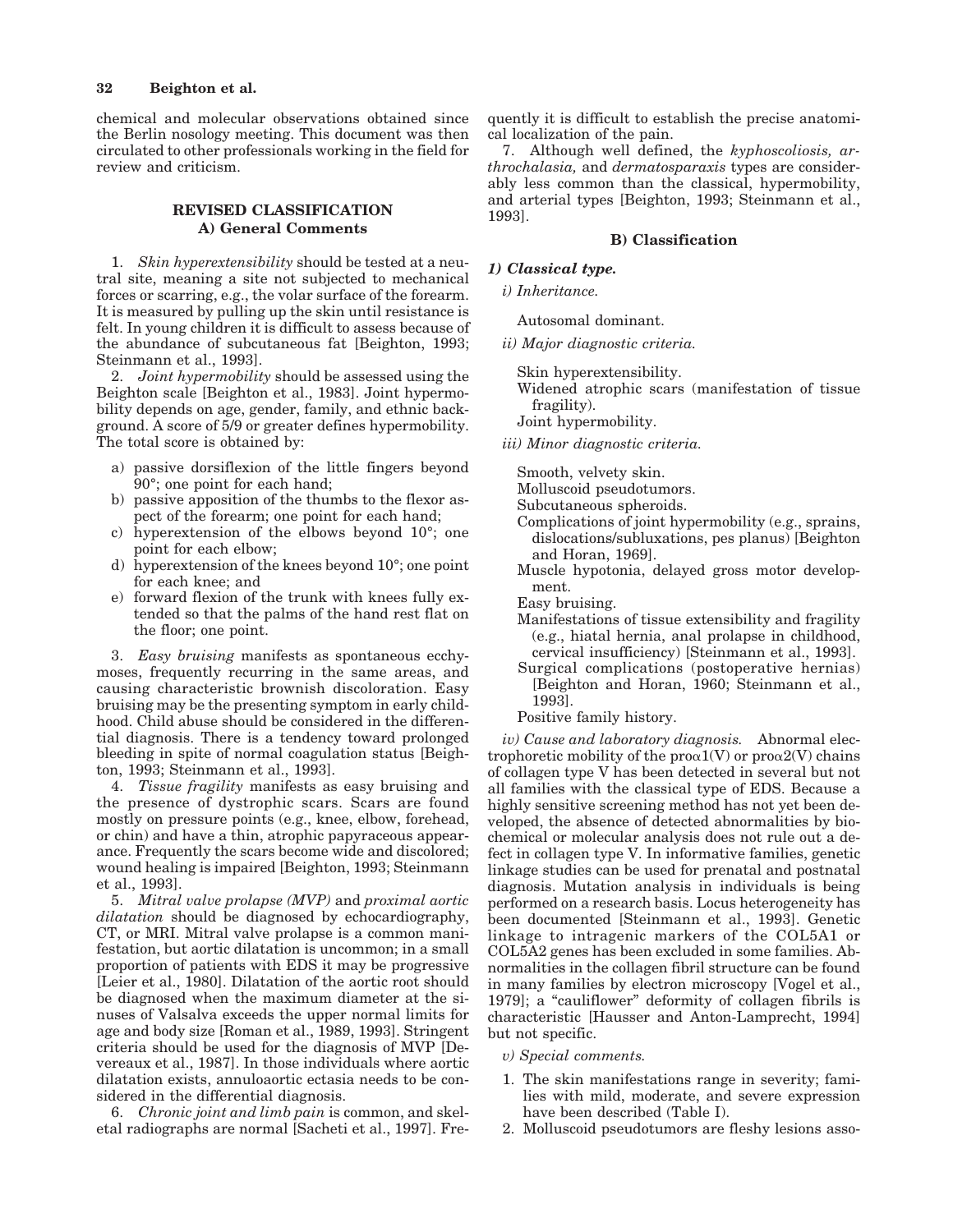| <b>New</b>                          | Former                                                       | <b>OMIM</b> | Inheritance |
|-------------------------------------|--------------------------------------------------------------|-------------|-------------|
| Classical type                      | (EDS type I)<br>Gravis                                       | 130000      | AD          |
|                                     | Mitis (EDS type II)                                          | 130010      | AD          |
| Hypermobility type                  | Hypermobile (EDS type III)                                   | 130020      | AD          |
| Vascular type                       | Arterial-ecchymotic (EDS type IV)                            | 130050      | AD          |
|                                     |                                                              | (225350)    |             |
|                                     |                                                              | (225360)    |             |
| Kyphoscoliosis type                 | Ocular-Scoliotic (EDS type VI)                               | 225400      | AR          |
|                                     |                                                              | (229200)    |             |
| Arthrochalasia type                 | Arthrochalasis multiplex congenita (EDS types VIIA and VIIB) | 130060      | AD          |
| Dermatosparaxis type<br>Other forms | Human dermatosparaxis (EDS type VIIC)                        | 225410      | AR          |
|                                     | X-linked EDS (EDS type V)                                    | 305200      | ΧL          |
|                                     | Periodontitis type (EDS type VIII)                           | 130080      | AD          |
|                                     | Fibronectin-deficient EDS (EDS type X)                       | 225310      | 9           |
|                                     | Familial hypermobility syndrome (EDS type XI)                | 147900      | AD          |
|                                     | Progeroid EDS                                                | 130070      | 9           |
|                                     | Unspecified forms                                            |             |             |

|  |  | TABLE I. Classification of Ehlers-Danlos Syndromes |  |
|--|--|----------------------------------------------------|--|
|--|--|----------------------------------------------------|--|

ciated with scars. They are frequently found over pressure points (e.g., elbows).

- 3. Spheroids are small subcutaneous spherical hard bodies, frequently mobile and palpable on the forearms and shins. Spheroids may be calcified and detectable radiologically.
- 4. Recurrent joint subluxations are frequent in the shoulder, patella, and temporomandibular joints.
- 5. Dyspareunia and sexual dysfunction are occasional complaints in the classical and other types of EDS [Sorokin et al., 1994].
- 6. Fatigue is a frequent complaint.
- 7. For management, see Steinmann et al. [1993].

## *2) Hypermobility type.*

*i) Inheritance.*

Autosomal dominant.

*ii) Major diagnostic criteria.*

Skin involvement (hyperextensibility and/or smooth, velvety skin).

Generalized joint hypermobility.

*iii) Minor diagnostic criteria.*

Recurring joint dislocations. Chronic joint/limb pain. Positive family history.

- *iv) Special comments.*
- 1. Skin extensibility is variable. The presence of atrophic scars in individuals with joint hypermobility suggests the diagnosis of classical type.
- 2. Joint hypermobility is the dominant clinical manifestation. Certain joints, such as the shoulder, patella, and temporomandibular joints, dislocate frequently.
- 3. In rheumatologic practice, large numbers of patients present with generalized joint hypermobility [Beighton et al., 1983]. It is important to distinguish these individuals from those affected with the hypermobility type of EDS. There is considerable debate as to the causal interrelation-

ships, if any, between the phenotypes in such persons and in those with the hypermobility type of EDS.

- 4. Musculoskeletal pain is early in onset, chronic, and possibly debilitating [Sacheti et al., 1997]. The anatomical distribution is wide and tender points can sometimes be elicited. A tender point is defined as an area that, when palpated with the thumb or 2 or 3 fingers, will be painful at a pressure of 4 kg or less [Wolf et al., 1990].
- 5. For management, see Steinmann et al. [1993].

*3) Vascular type.* The vascular type of EDS is caused by structural defects in the  $prox1(III)$  chain of collagen type III encoded by COL3A1.

*i) Inheritance.*

Autosomal dominant.

*ii) Major diagnostic criteria.*

Thin, translucent skin. Arterial/intestinal/uterine fragility or rupture. Extensive bruising. Characteristic facial appearance.

*iii) Minor diagnostic criteria.*

Acrogeria. Hypermobility of small joints. Tendon and muscle rupture. Talipes equinovarus (clubfoot). Early-onset varicose veins. Arteriovenous, carotid-cavernous sinus fistula. Pneumothorax/pneumohemothorax. Gingival recession. Positive family history, sudden death in (a) close relative(s).

The presence of any two or more of the major criteria is highly indicative of the diagnosis, and laboratory testing is strongly recommended.

*iv) Cause and laboratory diagnosis.* The method of laboratory diagnosis involves: 1) the demonstration of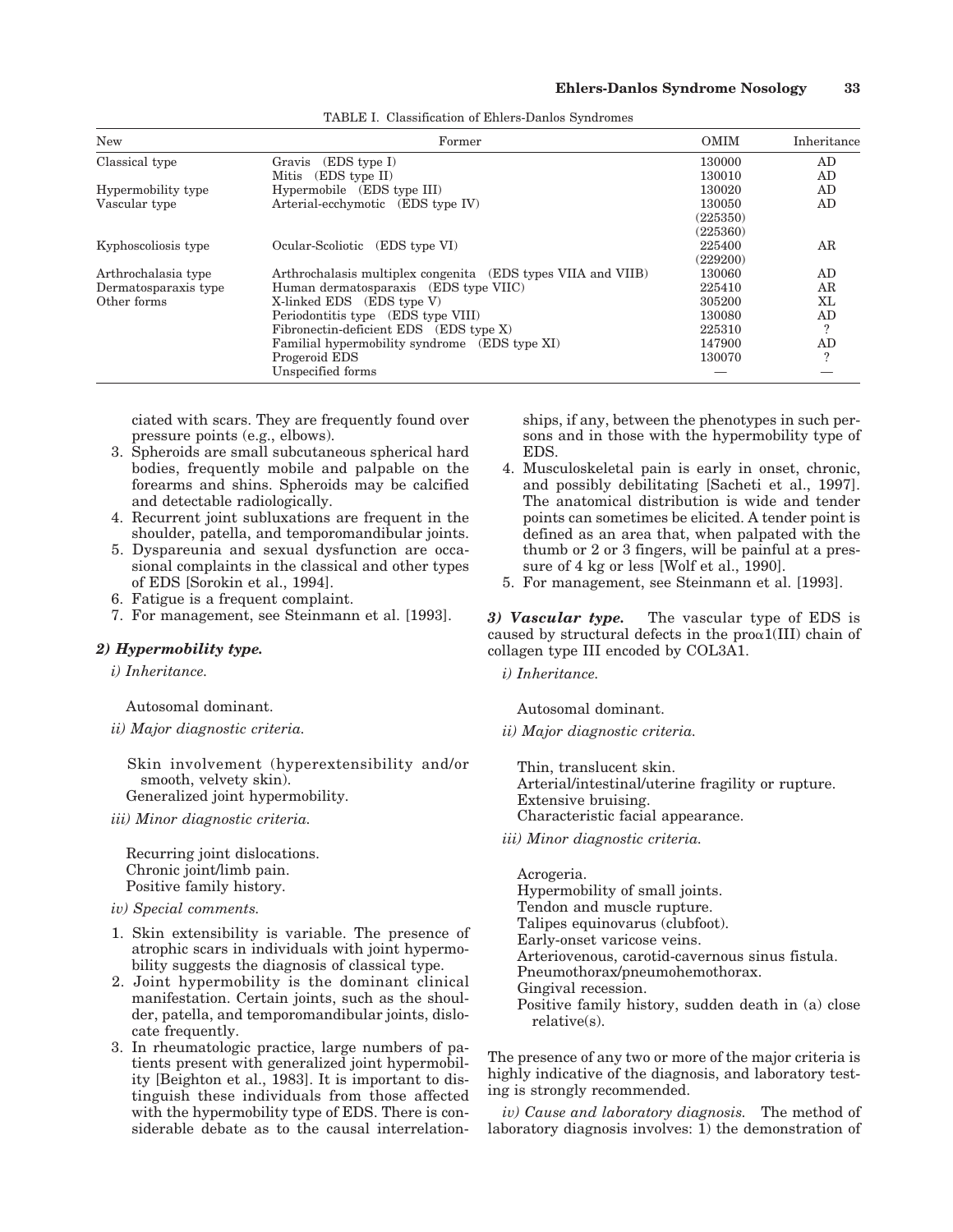## **34 Beighton et al.**

structurally abnormal collagen type III produced by fibroblasts causing defective secretion, posttranslational overmodification, thermal instability, and/or sensitivity to proteases, and 2) the demonstration of a mutation in the COL3A1 gene [Steinmann et al., 1993].

Determination of the serum level of procollagen type III aminopropeptide is experimental because of biological variability, confounding concomitant conditions, and analytical modification of the assay necessary for the detection of low levels [Steinmann et al., 1989].

*v) Specific comments.*

- 1. Facial appearance is characteristic in some affected individuals (Fig. 1). There is a decrease in the subcutaneous adipose tissue, particularly in the face and limbs.
- 2. Joint hypermobility is usually limited to the digits.
- 3. Spontaneous arterial rupture has a peak incidence in the third or fourth decade of life but may occur earlier. Midsized arteries are most commonly involved. Arterial rupture is the most common cause of sudden death [Pepin et al., 1992].
- 4. Acute abdominal and flank pain (diffuse or localized) is a common presentation of arterial or intestinal rupture and should be investigated urgently. Noninvasive diagnostic procedures are recommended.



Fig. 1. Facial appearance in the arterial type is often quite typical, with a thin, delicate, and pinched nose; thin lips; tight skin; hollow cheeks and prominent staring eyes because of a paucity of adipose tissue; and tight, firm, lobeless ears. However, in some patients the facial characteristics are less apparent and even less so in children [Steinmann et al., 1993].

- 5. The subcutaneous venous pattern is particularly apparent over the chest and abdomen.
- 6. In the presence of severe bruising as an initial complication, child abuse and/or hematological disorders need to be considered. In the context of chronic bruising and abnormal scar formation, differentiation from the classical type of EDS is necessary.
- 7. Diagnosis of this condition is difficult in children in the absence of a family history.
- 8. Pregnancies may be complicated by intrapartum uterine rupture and pre- and postpartum arterial bleeding. Vaginal and perineal tears may be sustained during delivery.
- 9. Complications during and after surgery (e.g., wound dehiscence) are frequent and severe.
- 10. For management, see Steinmann et al. [1993].

*4) Kyphoscoliosis type.* This is caused by a deficiency of lysyl hydroxylase (PLOD), a collagenmodifying enzyme. Homozygosity or compound heterozygosity for mutant PLOD allele(s) results in the deficiency.

*i) Inheritance.*

Autosomal recessive.

*ii) Major diagnostic criteria.*

Generalized joint laxity. Severe muscle hypotonia at birth. Scoliosis at birth, progressive. Scleral fragility and rupture of the ocular globe.

*iii) Minor diagnostic criteria.*

Tissue fragility, including atrophic scars. Easy bruising. Arterial rupture. Marfanoid habitus. Microcornea. Radiologically considerable osteopenia. Family history, i.e., affected sibs.

The presence of three major criteria in an infant is suggestive of the diagnosis, and laboratory testing is warranted.

*iv) Cause and laboratory diagnosis.* The recommended laboratory test is the measurement of total urinary hydroxylysyl pyridinoline (''Pyridinoline'') and lysyl pyridinoline (''Deoxypyridinoline'') crosslinks after hydrolysis by HPLC, a test which is readily available and has a very high degree of sensitivity and specificity [Steinmann et al., 1995]. The determination of dermal hydroxylysine is also easy; however, determination of lysyl hydroxylase activity in fibroblasts and/ or mutational analysis of the PLOD gene is performed on a research basis only.

- *v) Specific comments.*
- 1. Muscular hypotonia can be very pronounced and leads to delayed gross motor development. This condition should be considered in the initial differential diagnosis of a floppy infant [Wenstrup et al., 1989; Steinmann et al., 1993].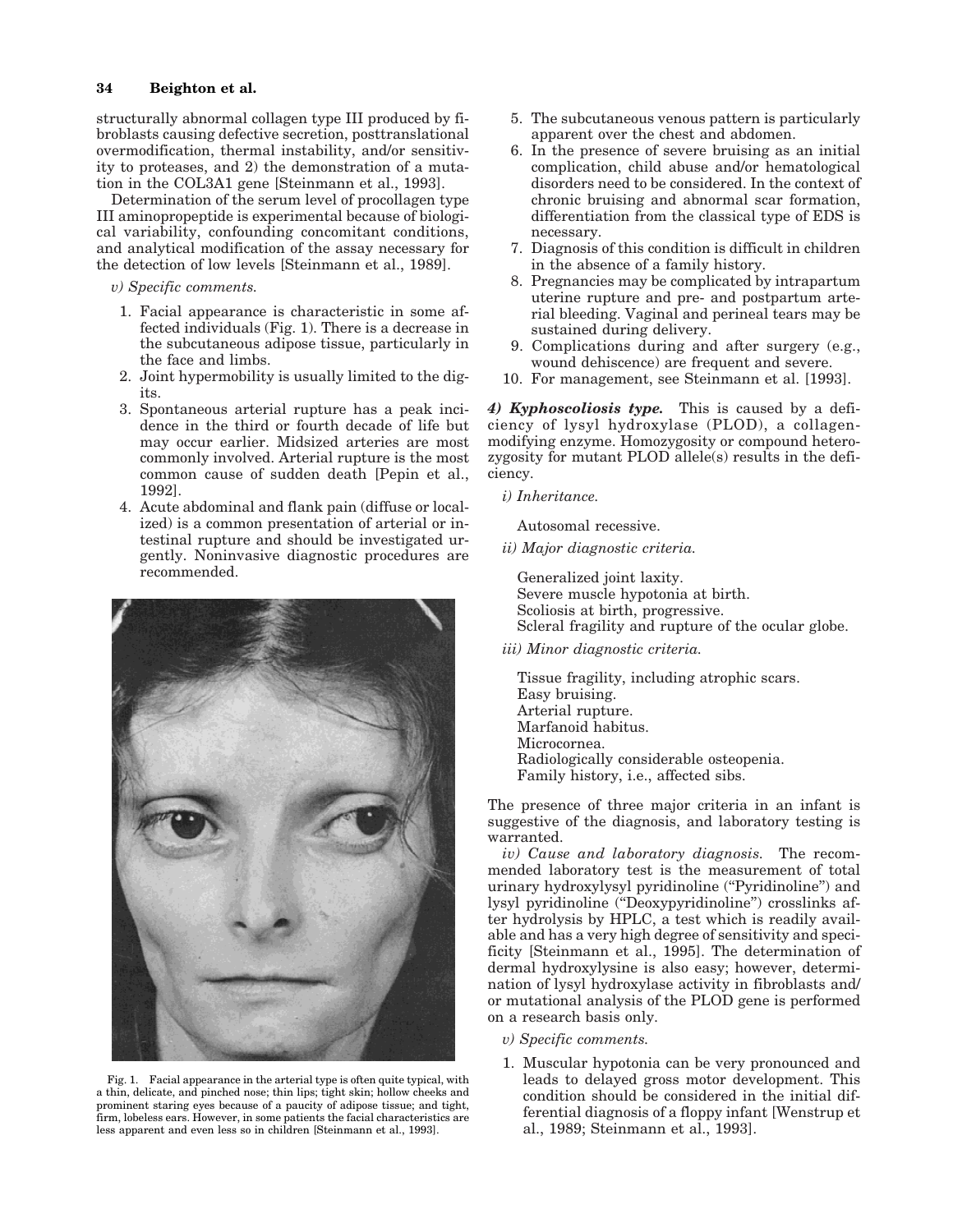- 2. The phenotype is most often severe, frequently resulting in loss of ambulation in the second or third decade.
- 3. Scleral fragility may lead to rupture of the ocular globe after minor trauma. The condition should be differentiated from brittle cornea syndrome [Royce et al., 1990]. It is now apparent that serious eye complications are much less frequent than previously thought [Wenstrup et al., 1989; Steinmann et al., 1993], hence the change in the descriptor of this type.
- 4. The severe neonatal form of Marfan syndrome should be considered in the differential diagnosis.
- 5. There have been reports of a less severe form of the condition, with normal activity of lysyl hydroxylase and normal hydroxylysine content in the dermis (OMIM 229200); this form is even rarer.
- 6. For management, see Steinmann et al. [1993].

*5) Arthrochalasia type.* This is caused by mutations leading to deficient processing of the aminoterminal end of  $prox1(I)$  (type A) or  $prox2(I)$  (type B) chains of collagen type I because of skipping of exon 6 in either gene.

*i) Inheritance.*

Autosomal dominant.

*ii) Major diagnostic criteria.*

Severe generalized joint hypermobility, with recurrent subluxations.

Congenital bilateral hip dislocation.

*iii) Minor diagnostic criteria.*

Skin hyperextensibility. Tissue fragility, including atrophic scars. Easy bruising. Muscle hypotonia. Kyphoscoliosis. Radiologically mild osteopenia.

*iv) Cause and laboratory diagnosis.* The biochemical defect is determined by electrophoretic demonstratin of  $pN\alpha1(I)$  or  $pN\alpha2(I)$  chains extracted from dermal collagen or harvested from cultured skin fibroblasts. Direct demonstration of complete or partial exon 6 skipping in cDNAs of COL1A1 or COL1A2, respectively, can be performed, followed by mutation analysis [Steinmann et al., 1993].

*v) Special comments.*

- 1. Congenital hip dislocation has been present in all biochemically proven individuals.
- 2. Short stature is not a manifestation, unless it is a complication of severe kyphoscoliosis and/or hip dislocation.
- 3. Larsen syndrome should be considered in the differential diagnosis.
- 4. For management, see Steinmann et al. [1993].

*6) Dermatosparaxis type.* This is caused by defi-

ciency of procollagen I N-terminal peptidase, caused by homozygosity or compound heterozygosity of mutant alleles (in contrast to the arthrochalasia type, which is due to mutations involving the substrate sites of procollagen type I chains).

*i) Inheritance.*

Autosomal recessive.

*ii) Major diagnostic criteria.*

Severe skin fragility. Sagging, redundant skin. *iii) Minor diagnostic criteria.*

Soft, doughy skin texture. Easy bruising. Premature rupture of fetal membranes. Large hernias (umbilical, inguinal).

*iv) Cause and laboratory diagnosis.* Biochemical confirmation is based on the electrophoretic demonstration of  $p\text{Na}(I)$  and  $p\text{Na}(I)$  chains from collagen type I extracted from dermis in the presence of protease inhibitors, or obtained from fibroblasts. Determination of N-proteinase activity is performed on a research basis only.

*v) Special comments.*

- 1. Skin fragility and bruising are substantial. Wound healing is not impaired, and the scars are not atrophic.
- 2. Redundancy of the facial skin results in an appearance resembling cutis laxa; however, bruising and skin fragility are not manifestations of cutis laxa.
- 3. The name was taken from a similar phenotype and biochemical defect previously recognized in cattle, sheep, and other animals.
- 4. The number of patients reported is small, and the phenotypic spectrum might expand.

## **Other Types of EDS**

The current EDS type V (X-linked) was described in a single family [Beighton and Curtis, 1985].

The current EDS type VIII is similar to the classical type except that in addition it presents with periodontal friability [Stewart et al., 1977]. This is a rare type of EDS. The existence of this syndrome as an autonomous entity is uncertain.

EDS type IX was redefined previously as "occipital horn syndrome," an X-linked recessive condition allelic to Menkes syndrome (OMIM 309400) [Beighton et al., 1988].

The current EDS type X was described in one family only [Arneson et al., 1980; for comments, see Steinmann et al., 1993].

EDS type XI, termed "familial joint hypermobility syndrome," was previously removed from the EDS classification [Beighton et al., 1988]. Its relationship to EDS is not yet defined.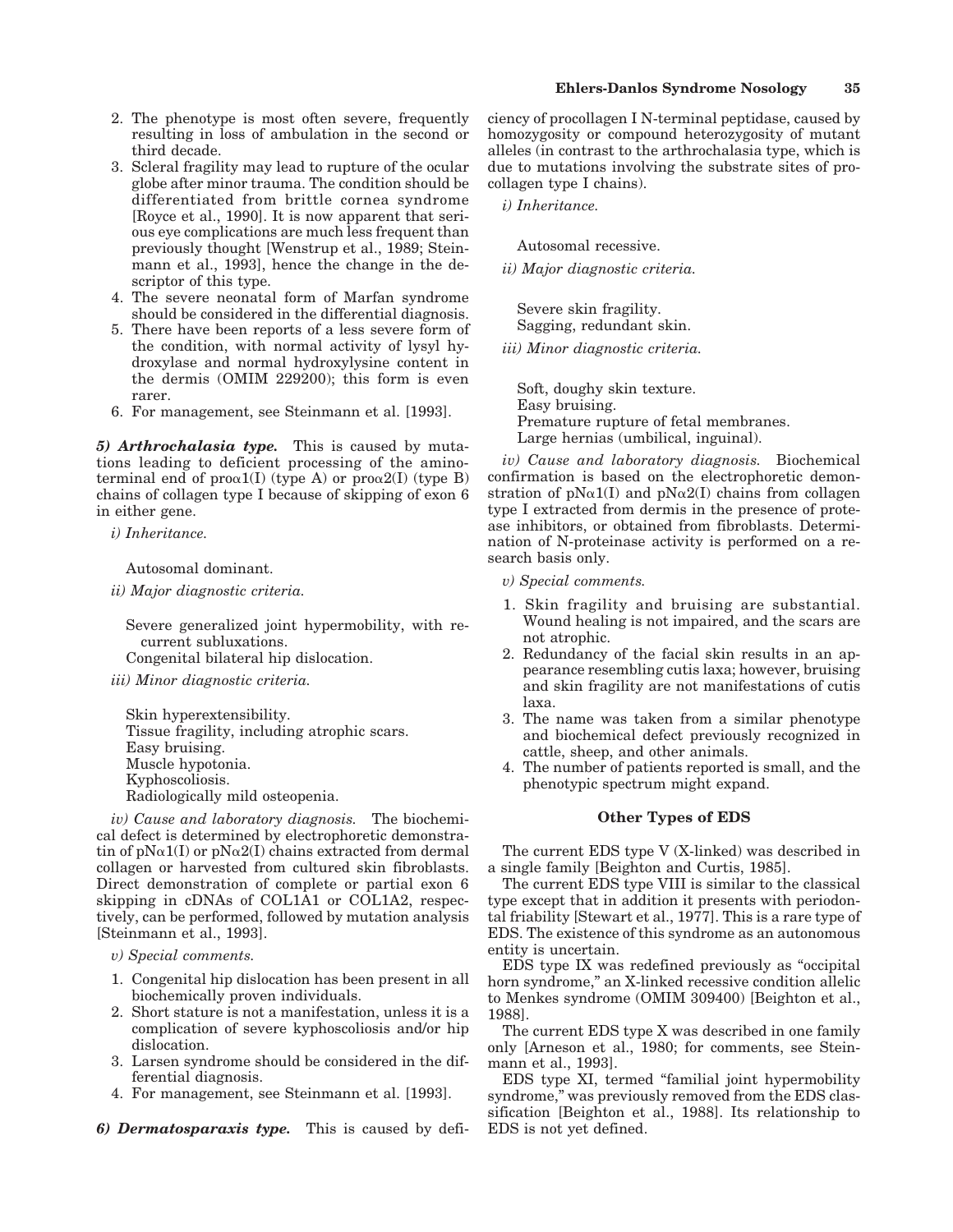### **CONCLUDING REMARKS**

The clinical variability and genetic heterogeneity of Ehlers-Danlos syndromes have long been recognized. The existing classification [Beighton et al., 1988] differentiates the various types of EDS on the basis of clinical manifestations and mode of inheritance. Although this approach is valid and useful, it relies heavily on the identification and subjective interpretation of signs that are semiquantitative, e.g., skin extensibility, joint hypermobility, tissue fragility, and bruising. The result is frequent diagnostic confusion regarding the type of EDS and the inclusion of phenotypically similar conditions under the broad diagnosis of EDS.

Since the publication of the existing classification, several reports described the clinical findings, natural history, and molecular basis of different types of EDS. This emerging information made apparent the somewhat artificial nature of the phenotypic boundaries between the former EDS type I and EDS type II. Another example is the frequent misdiagnosis of joint hypermobility as a type of EDS.

Thus, we revisited the existing Berlin classification with the following objectives: 1) to refine the diagnostic definitions by introducing diagnostic criteria based on the specificity of the various clinical manifestations for each type of the EDS; 2) to formalize the use of laboratory findings, whenever possible, in the diagnostic definition of each type; and 3) to simplify the existing EDS classification so that it becomes more accessible to the average generalist.

The proposed classification defines six major types of EDS. The descriptor captures, in our opinion, the pathognomonic manifestation of each type. Furthermore, the molecular basis of each of the proposed types either has been clearly defined or is emerging. Thus, we concluded that what was formerly known as EDS type I and EDS type II could be merged into a single entity, the proposed *classical type,* because recent evidence indicates that they can have a common cause such as mutations in the COL5A1 or COL5A2 genes. Furthermore, the earlier differentiation was based primarily on the extent of severity of skin manifestations, a trait that could be attributable to a phenotype/genotype correlation, and which was not necessarily a distinction based on cause. The diagnostic criteria proposed for the *hypermobility type* will permit clear distinction from other types of EDS and also from phenotypically related disorders. We define the *vascular type* of EDS on the basis of clinical manifestations and the presence of mutations in the COL3A1 gene. Similarly, we define the *Kyphoscoliosis, arthrochalasia,* and *dermatosparaxis types* on the basis of clinical manifestations and the presence of particular biochemical abnormalities or molecular defects. The former EDS type V is a rare variant, the molecular basis of which remains unknown. The clinical characteristics of the entity currently known as EDS type VIII remain uncertain; thus, its delineation will require more clinical and molecular information.

We hope that these revised criteria can serve as a new, albeit provisional, standard for clinical diagnosis of Ehlers-Danlos syndrome, for investigations of its genetic heterogeneity and phenotype-genotype correlations, and for clinical research on various aspects of these conditions. A further aim of this paper is to provide diagnostic criteria which will allow a clearer distinction of disorders that partially overlap with EDS and aid their clinical identification and research evaluation.

#### **ACKNOWLEDGMENTS**

This endeavor was sponsored by the Ehlers-Danlos National Foundation (USA) and the Ehlers-Danlos Support Group (UK). Representatives of several national EDS groups held their own first international meeting at the time of writing. This promoted contacts, interaction, and exchange, making it possible for involved lay persons to provide valuable input into the development of concepts concerning EDS. The authors thank Drs. Peter Byers, William Cole, Michael Pope, Peter Royce, and Andrea Superti-Furga for reviewing and criticizing the manuscript.

#### **REFERENCES**

- Arneson MA, Hammerschmidt DE, Furcht LT, King RA (1980): A new form of Ehlers-Danlos syndrome. Fibronectin corrects defective platelet function. JAMA 244:144–147.
- Beighton P (1970): "The Ehlers-Danlos Syndrome." London: William Heinemann Medical Books, pp 1–194.
- Beighton P (1993): The Ehlers-Danlos syndromes. In Beighton P (ed) "Heritable Disorders of Connective Tissue," 5th ed. St. Louis: Mosby, pp 189–251.
- Beighton P, Curtis D (1985): X-linked Ehlers-Danlos syndrome type V: The next generation. Clin Genet 27:472–478.
- Beighton P, Horan FT (1960): Surgical aspects of the Ehlers-Danlos syndrome. A survey of 100 cases. Br J Surg 56:255–259.
- Beighton P, Horan F (1969): Orthopaedic aspects of the Ehlers-Danlos syndrome. J Bone Joint Surg [Br] 51:444–453.
- Beighton P, Grahame R, Bird H (1989): "Hypermobility of Joints," 2nd edition. Berlin: Springer, pp 1–182.
- Beighton P, De Paepe A, Danks D, Finidori G, Gedde-Dahl T, Goodman R, Hall JG, Hollister DW, Horton W, McKusick VA, Opitz JM, Pope FM, Pyeritz RE, Rimoin DL, Sillence D, Spranger JW, Thompson E, Tsipouras P, Viljoen D, Winship I, Young I (1988): International nosology of heritable disorders of connective tissue, Berlin, 1986. Am J Med Genet 29:581–594.
- Devereux RB, Kramer-Fox R, Shear MK, Kligfield P, Pini R, Savage DD (1987): Diagnosis and classification of severity of mitral valve prolapse: Methodologic, biologic and prognostic considerations. Am Heart J 113:1265–1280.
- Hausser I, Anton-Lamprecht I (1994): Differential ultrastructural aberrations of collagen fibrils in Ehlers-Danlos syndrome types I–IV as a means of diagnostics and classification. Hum Genet 93:394–407.
- Leier CV, Call TD, Fulkerson PK, Wooley CF (1980): The spectrum of cardiac defects in the Ehlers-Danlos syndrome, types I and III. Ann Intern Med 92:171–178.
- McKusick VA (1972): The Ehlers-Danlos syndrome. In: "Heritable Disorders of Connective Tissue," 4th ed. St. Louis: C.V. Mosby, pp 292–371.
- Pepin MG, Superti-Furga A, Byers PH (1992): Natural history of Ehlers-Danlos syndrome type IV (EDS type IV): Review of 137 cases. Am J Hum Genet 51:44.
- Roman MJ, Devereux RB, Kramer-Fox R, O'Ranghlin J (1989): Twodimensional aortic root dimensions in normal children and adults. Am J Cardiol 64:507–512.
- Roman MJ, Rosen SS, Kramer-Fox R, Devereaux RB (1993): The prognostic significance of the pattern of aortic root dilatation in the Marfan syndrome. J Am Coll Cardiol 22:1470–1476.
- Royce PM, Steinmann B, Vogel A, Steinhorst U, Kohlschuetter A (1990): Brittle cornea syndrome: A heritable connective tissue disorder distinct from Ehlers-Danlos syndrome type VI and fragilitas oculi, with spontaneous perforations of the eye, blue sclerae, red hair and normal collagen lysyl hydroxylation. Eur J Pediatr 149:465–469.